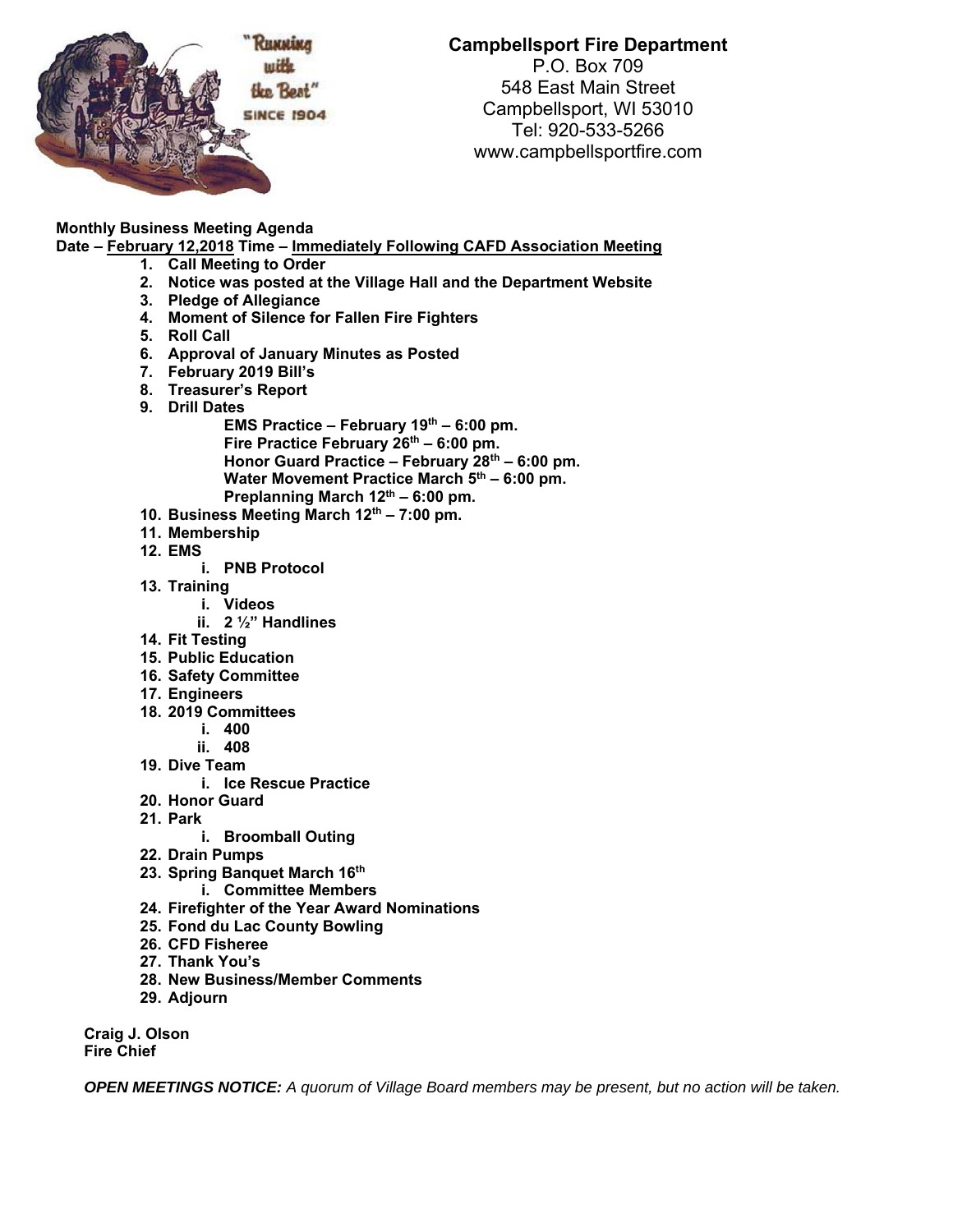## **Campbellsport Fire Dept Business Meeting Minutes February 12, 2019**

- **1.** Meeting called to order by **Assistant Fire Chief Jamie Zehren** at 7:08 PM.
- **2.** Notice was posted at the Village Hall and on the department website.
- **3.** Pledge of Allegiance was recited
- **4.** A moment of silence was held for fallen firefighters
- **5.** Roll call **30** present; **43** absent
- **6. Bill Grede**, second by **Justin John**, made a motion to approve the minutes of the January 2019 meeting as posted. Motion carried (voice vote)
- **7. Jamie Zehren** read the bills. **Mary Breuer** made a motion**,** to pay the bills, second by **Ron Reese.** Motion carried (voice vote).
	- **8.** Treasurers Report-no report
- **9.** Drill Dates

| <b>EMS</b> Practice     | $2/19$ 6PM |
|-------------------------|------------|
| Fire Practice           | $2/26$ 6PM |
| Honor Guard             | $2/28$ 6PM |
| <b>Water Movement</b>   | $3/5$ 6PM  |
| Preplanning             | $3/12$ 6PM |
| No Honor Guard Practice |            |

- **10.** Business Meeting 3/12 after Association meeting (7PM)
- **11. Todd Ginard** has been relieved from the department due to invalid attendance. Also there have been people who have lost or had their LOSA put on hold. So there are ramifications for not meeting attendance requirements
- **12.** Feb practice is mandatory through St Agnes. There will be a new PNB protocol put in place that will dispatch an engine for PNB calls. Respond in 402 (no turnout gear required) if enough manpower, otherwise 403 or 407 St Agnes exit ambulance bay door, is no longer timed, you need to close it
- **13.** Feb fire training will be an extension of Jan practice if there are enough participants. Also looking to add video training options as make ups Also replacing the 2.5 in nozzles to smooth bores to increase knock down capabilities
- **14.** Fit testing for SCBAs will be on 2/19. It will also be an option to get fire training hours by doing truck inspections during your wait
- **15.** Public Ed nothing
- **16.** Safety Dive practice is March 2nd. Safety is a priority ear plugs and life jackets need to be worn
- **17. Craig Panzer** is going to be helping with engineering duties. He can not be an office yet, due to being probationary
- **18.** Committee updates
	- 401 will be returning shortly
	- 408 (404) has been ordered and a down payment was made. Town of Auburn did not loan any money. **Brian Schill** is weighing the other options we have available to us